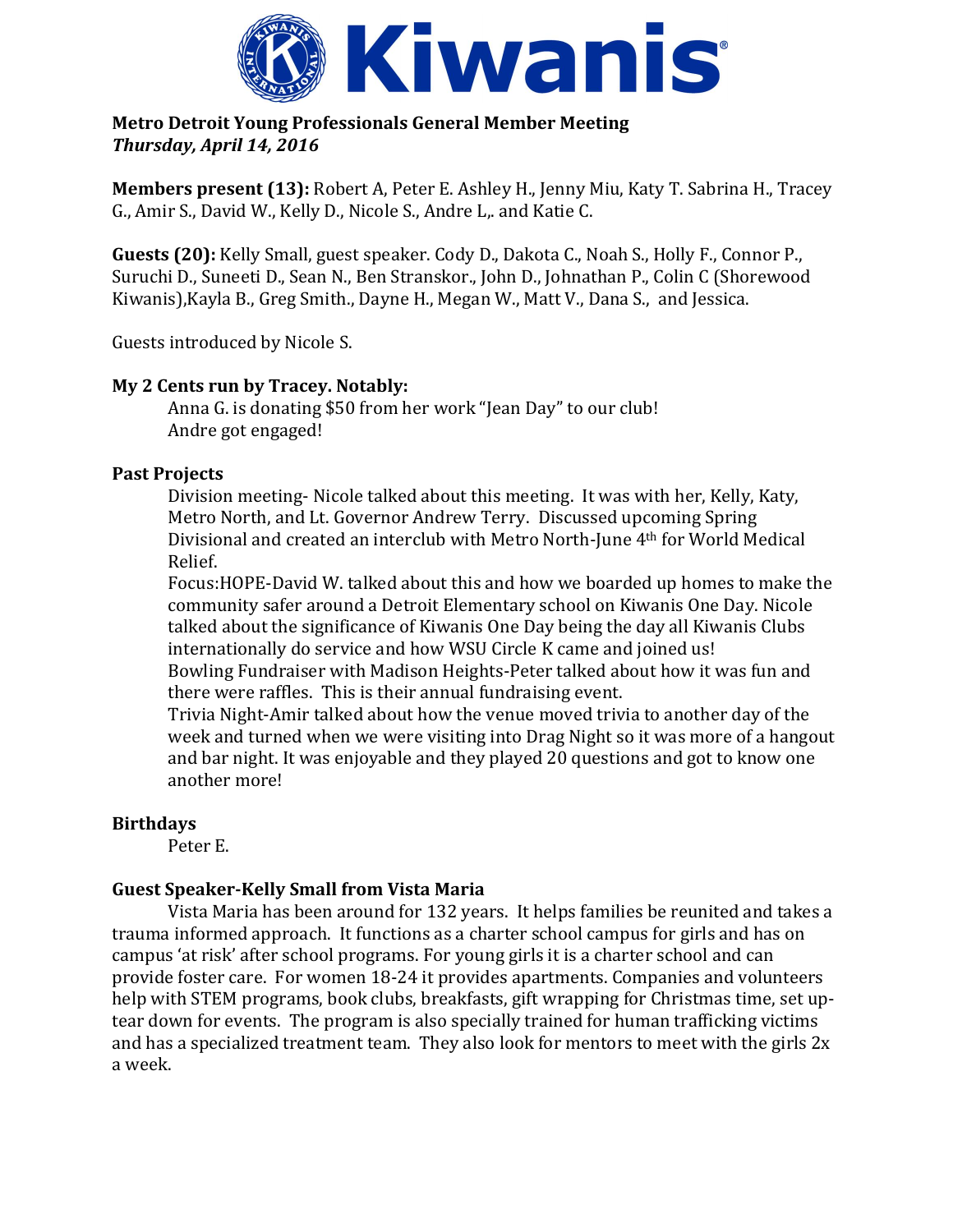#### **Bylaws Discussion**

Prorated dues passed by Roberts Rules by a unanimous voice vote.

### **Nominations by Robert's Rules**

## **President**

*Kelly Dougherty*, nominated by Nicole second by Andre. Accepted **President Elect** *Katie Carbin*, nominated by Kelly second by Andre. Deferred *Peter Evans*, nominated by Tracey, second by Jenny. Accepted. **Secretary/Treasurer** *Amir Shahidi*, nominated by Nicole second by Kelly. Accepted. **Service Director** *Robert Allen*, nominated by Peter second by Andre. Deferred. **Development Director**

*Nicole Saghy.* Nominated by Kelly second by Amir. Accepted. **Social Director** *Robert Allen*, nominated by Peter, second by Tracey. Deferred.

*David Wechsler*, nominated by Kelly second by Robert. Accepted.

#### **Kiwanis Family Events**

Circle K-Club members visited University of Michigan, Michigan State University, Central Michigan University, and Wayne State University to present information on Young Professional Clubs and our very own Metro Detroit YP Club to provide insight on options after graduation. It was really fun for people visiting their alma mater and for those experiencing Circle K for the first time! We plan to visit more Circle Ks in the next year and are inspired from all the service they are doing!

Division Meeting- Kelly, Katy, and Nicole went to the District 7 meeting which had representation from Pontiac and Metro North Troy. We planned a service project with Metro North for June 4th at World Medical Relief.

Divisional-Everyone is invited to attend the Spring Divisional to be present with new Lt Gs are elected and awards are presented!

### **Treasurer Update**

Tshirts are for sale now and more info will come via email. Long sleeve shirts are still for sale for \$20.

### **Upcoming Projects**

Kiwanis One Day with Focus:HOPE April 2 Rainbow Connection Dreammakers Ball April 30th Take pride in Livonia Day May 7th Girls on the Run May 22nd

## **Upcoming Socials**

Fowling Social